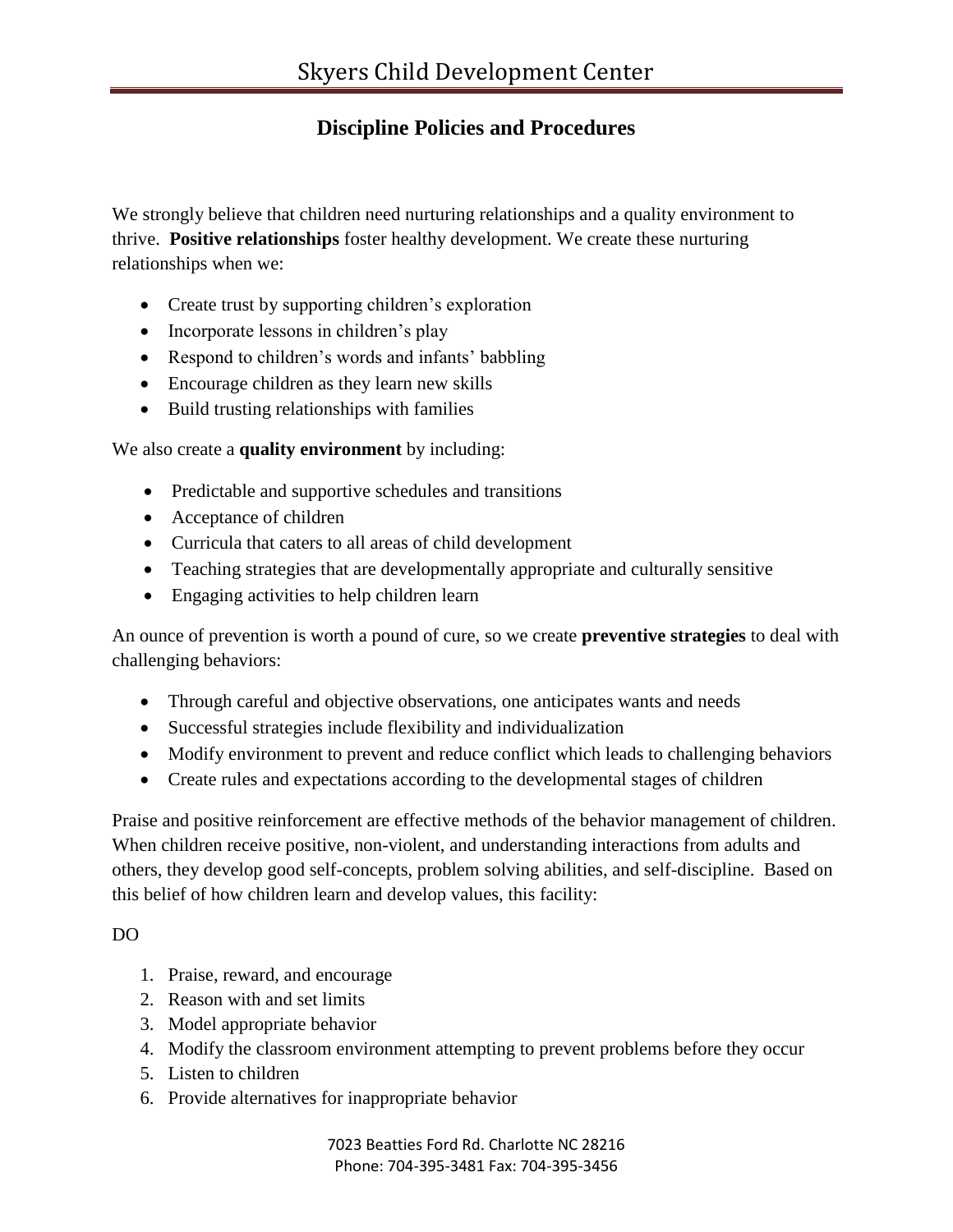- 7. Provide natural and logical consequences
- 8. Treat children as people and respect their needs, desires, and feelings
- 9. Ignore minor misbehaviors
- 10. Explain things to children on their level
- 11. Use short supervised periods of "time-out"
- 12. Stay consistent in our behavior management program

## DO NOT

- 1. Spank, shake, bite, pinch, push, pull, slap, or otherwise physically punish
- 2. Make fun of, yell at, threaten, make sarcastic remarks about, use profanity, or otherwise verbally abuse
- 3. Shame or punish when bathroom accidents occur
- 4. Deny food or rest as punishment
- 5. Relate discipline to eating, resting, or sleeping
- 6. Leave children alone, unattended, or without supervision
- 7. Place children in locked rooms, closets, or boxes as punishment
- 8. Allow discipline of children by children
- 9. Criticize, make fun of, or otherwise belittle children's parents, families, or ethnic groups

To ensure proper discipline and behavior management techniques are being implemented, we…

- Review weekly lesson plan
- Routinely observe classroom in person & via security camera
- Train a new hire our Discipline Policy and Procedure before the first day of work
- Practice on-going training and review of pertinent topics to staff members
- Encourage staff to be accountable and supportive of each other
- Encourage families to have purposeful conversations with their children
- Listen to and trust the children

Procedures for staff to confidentially report observations or suspicions of inappropriate treatment of children

- Suspicion is enough reason to make a report because the burden of proof is not on the staff member
- It's mandatory that a staff immediately reports inappropriate treatment of a child to the supervisor and/or director
- All reports by staff members regarding inappropriate behaviors are held in the strictest confidence. If the observation or suspicion is reported immediately, the reporting staff will not experience any consequence.